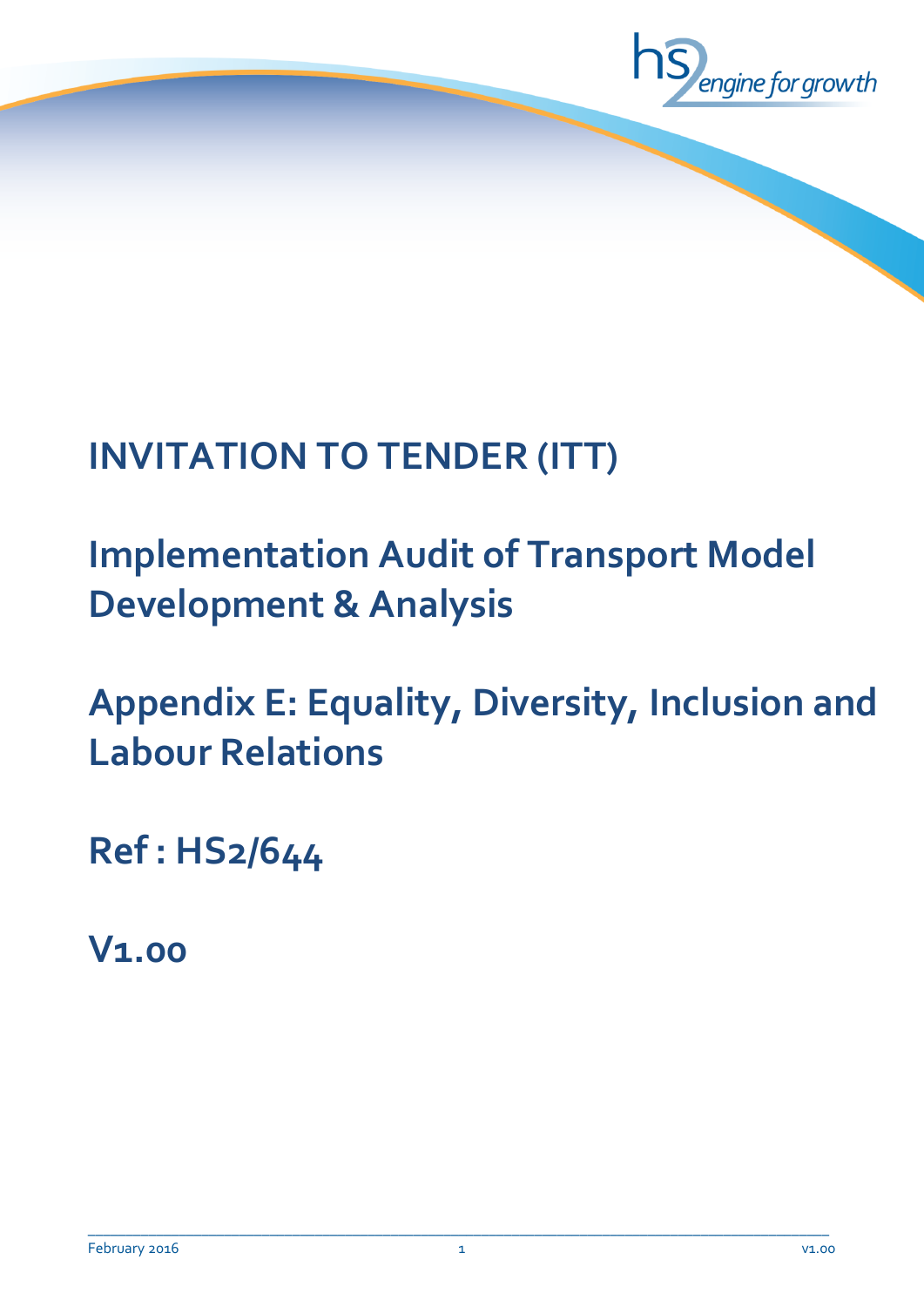

## **Contents**

| $\overline{2}$          |  |
|-------------------------|--|
| $\overline{\mathbf{3}}$ |  |
| $\overline{4}$          |  |
| $\overline{5}$          |  |
| 6                       |  |
| 7 <sup>7</sup>          |  |
| 8                       |  |
|                         |  |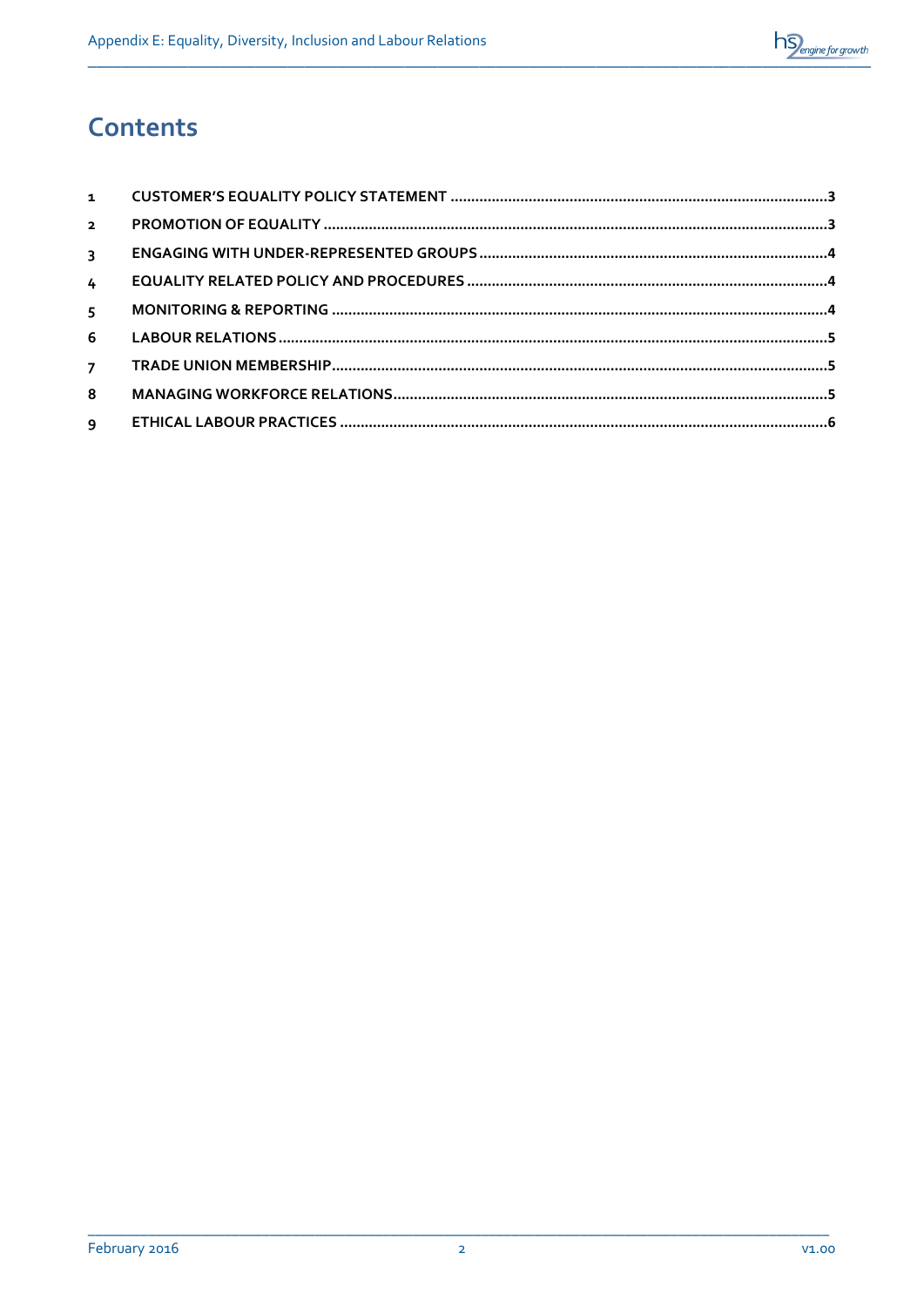

#### <span id="page-2-0"></span>**1 Customer's Equality Policy Statement**

- 1.1 The Customer is committed to ensuring equality, valuing diversity and promoting inclusion across all organisations involved with HS2.
- 1.2 The Customer recognises the diversity of the population of the UK.
- 1.3 To fulfil its obligations the Customer intends to create a lasting legacy for:
	- equality;
	- a built environment which is a model for inclusivity and accessibility;
	- a step-change in equality practice in the construction, rolling stock and maintenance sectors;
	- sustainable skills and experience gained by employees from diverse groups.
- 1.4 The Customer also intends to build a railway and to provide an accessible transport network, which are inclusive for people with protected characteristics as set out in the Equality Act 2010. To achieve this, the Customer requires the External Provider's support when responding to requests in relation to the Customer's legal duties. Including, but not limited to:
	- ensuring that all the processes used to recruit and manage employees working on the Services (including employees working within the supply chain) are demonstrably fair and offer equality of opportunity to all;
	- working with partner organisations to encourage, in particular, women, Black, Asian and minority ethnic people ,disabled people, younger and older people, Lesbian Gay Bisexual and trans communities, and faith groups to train and apply for jobs in construction and allied areas and to combat workplace discrimination;
	- ensuring that the procurement of all work, goods and services arising from the Customer's programme is transparent, fair and open to diverse External Providers.
	- engaging with, consult and involve diverse groups from the local community.

## <span id="page-2-1"></span>**2 Promotion of Equality**

- 2.1 The External Provider will acknowledge that the Customer has a duty under the Equality Act 2010 to:
	- eliminate discrimination, harassment, victimisation and any other conduct that is prohibited by or under this Act;
	- advance equality of opportunity between persons who share a relevant protected characteristic and persons who do not share it;
	- foster good relations between persons who share a relevant protected characteristic and persons who do not share it.
- 2.2 In carrying out the Services the External Provider will assist and co-operate with the Customer in discharging these duties. The External Provider will use reasonable endeavours to procure that its subcontractors of any tier assist and co-operate with the Customer in discharging these duties. The External Provider will acknowledge that the Customer views each area of diversity as being equal in importance and that the ethos of legal duties extends to all areas of diversity. The External Provider shall take a positive, promotional approach to all areas of diversity and will ensure that no individual is treated less favourably because of their connection with any particular characteristic of diversity.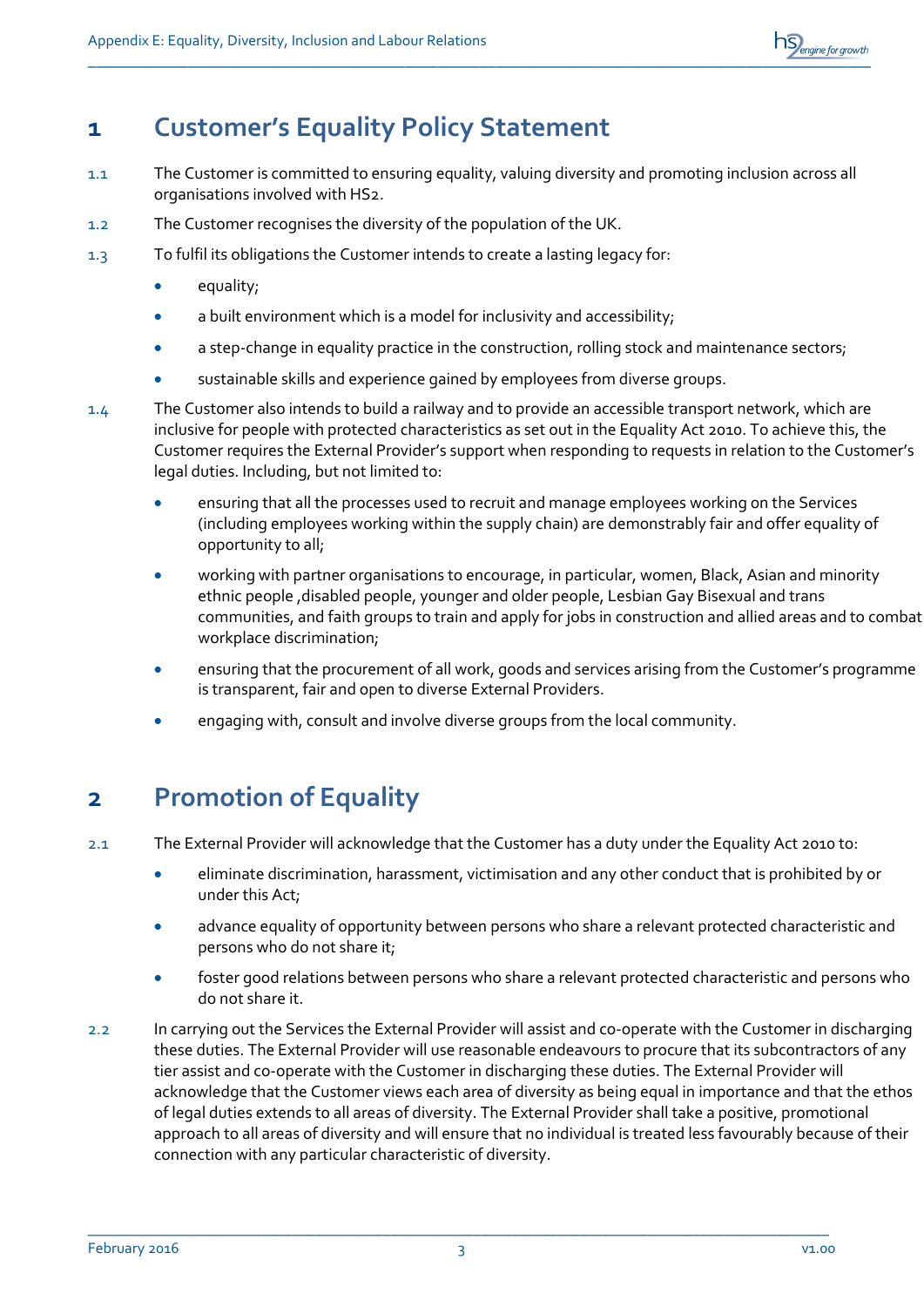

## <span id="page-3-0"></span>**3 Engaging With Under-Represented Groups**

3.1 The External Provider will co-operate with the Customer and others in engaging with local and national diverse communities to communicate employment, training and contracting opportunities to groups which are under-represented in the External Provider's workforce.

## <span id="page-3-1"></span>**4 Equality Related Policy and Procedures**

- 4.1 The External Provider in carrying out the Services will prepare, adopt and implement policies and procedures covering the following areas:
	- Equality Opportunity;
	- Recruitment;
	- Workplace Harassment;
	- Reasonable Adjustments (in relation to disability in the workplace); and
	- Flexible Working;
	- together referred to as the 'Equality Policies and Procedures'.
- 4.2 The External Provider will procure that each of its subcontractors of any tier adopts and implements the Equality Policies and Procedures.

#### <span id="page-3-2"></span>**5 Monitoring & Reporting**

- 5.1 The External Provider will operate equality monitoring and reporting and procure that each of its subcontractors of any tier complies. The Customer shall use all such monitoring and reporting purely for statistical analysis of equality of opportunity and not use it to identify individuals.
- 5.2 The External Provider, in its equality monitoring, will use the following categories:
	- Ethnicity;
	- Gender;
	- Disability; and
	- Permanent Residence (postcode);
	- together with areas of age, faith and sexual orientation or any other Equality and Inclusion monitoring of a particular characteristics as available to the External Provider.
- 5.3 The range of the External Provider's functions to which monitoring is to be applied, extends to:
	- Recruitment;
	- Existing employees;
	- Employment practice (including complaints, grievances and discipline procedures);
	- Progression & promotion;
	- Access to training; and
	- Leavers.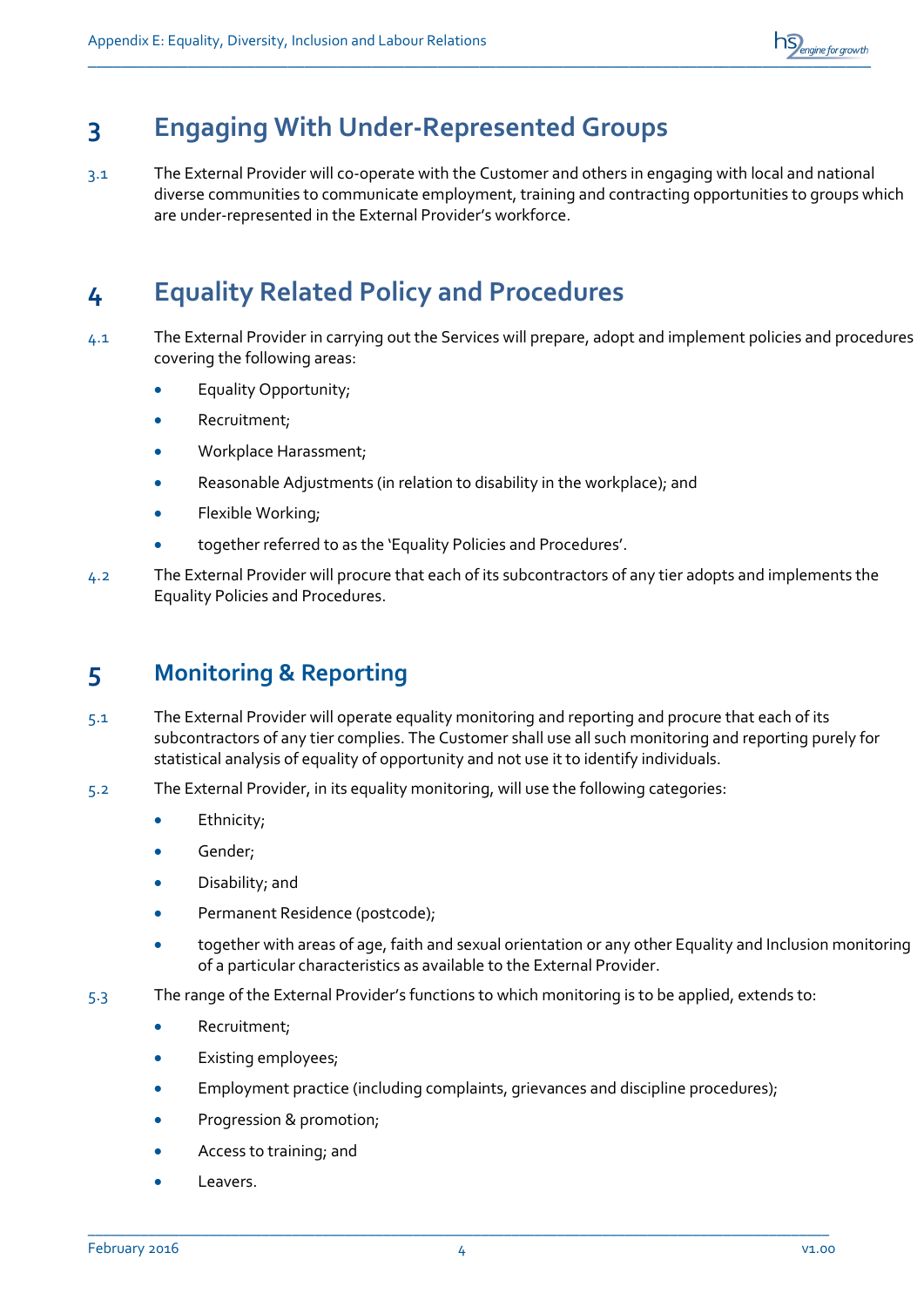

- 5.4 The External Provider shall report the same information in respect of the workforce of its subcontractors of any tier.
- 5.5 In respect of workforce monitoring, the External Provider shall report on a quarterly basis in line with the Customer's reporting requirements.

#### <span id="page-4-0"></span>**6 Labour Relations**

- 6.1 The External Provider shall promote and ensure a consistent approach to labour and industrial relations in accordance with the provisions of this section to reduce or eliminate the risks of industrial unrest. The External Provider will:
	- provide sound employment practices;
	- minimise accidents and work-related ill health; and
	- ensure a ready supply of skilled labour and reward good performance.
- 6.2 The External Provider will also:
	- develop and implement a labour and industrial relations policy that complies with Customer's Minimum Labour Relation Requirements;
	- promote the labour and industrial relations policy with employers, trade unions and employee representatives; and
	- report to the Customer in a timely fashion any risks or issues associated with the above requirements.

#### <span id="page-4-1"></span>**7 Trade Union Membership**

- 7.1 The External Provider will implement policies to ensure that:
	- employees are not prevented, or discouraged, from joining trade unions;
	- they consider reasonable requests for "check off" arrangements;
	- where "check off" arrangements exist, they only make deductions where employees have given their written consent and have not subsequently withdrawn that consent; and
	- they provide recognised trade union representatives with appropriate facilities and right to time off to perform trade union duties in compliance with their statutory obligations.

#### <span id="page-4-2"></span>**8 Managing Workforce Relations**

- 8.1 It is in the interest of all parties to prevent employment issues from escalating into disputes. In this regard the External Provider will ensure:
	- all employees are provided with clear and accurate details concerning their terms and conditions of employment and any policies and procedures applicable to their employment;
	- early consultation with employees and/or their representatives (as appropriate) on any issues relating to site conditions, logistical requirements or site welfare facilities;
	- clear dispute resolution procedures (including appropriate disciplinary and grievance procedures) in compliance with the ACAS code and guidance;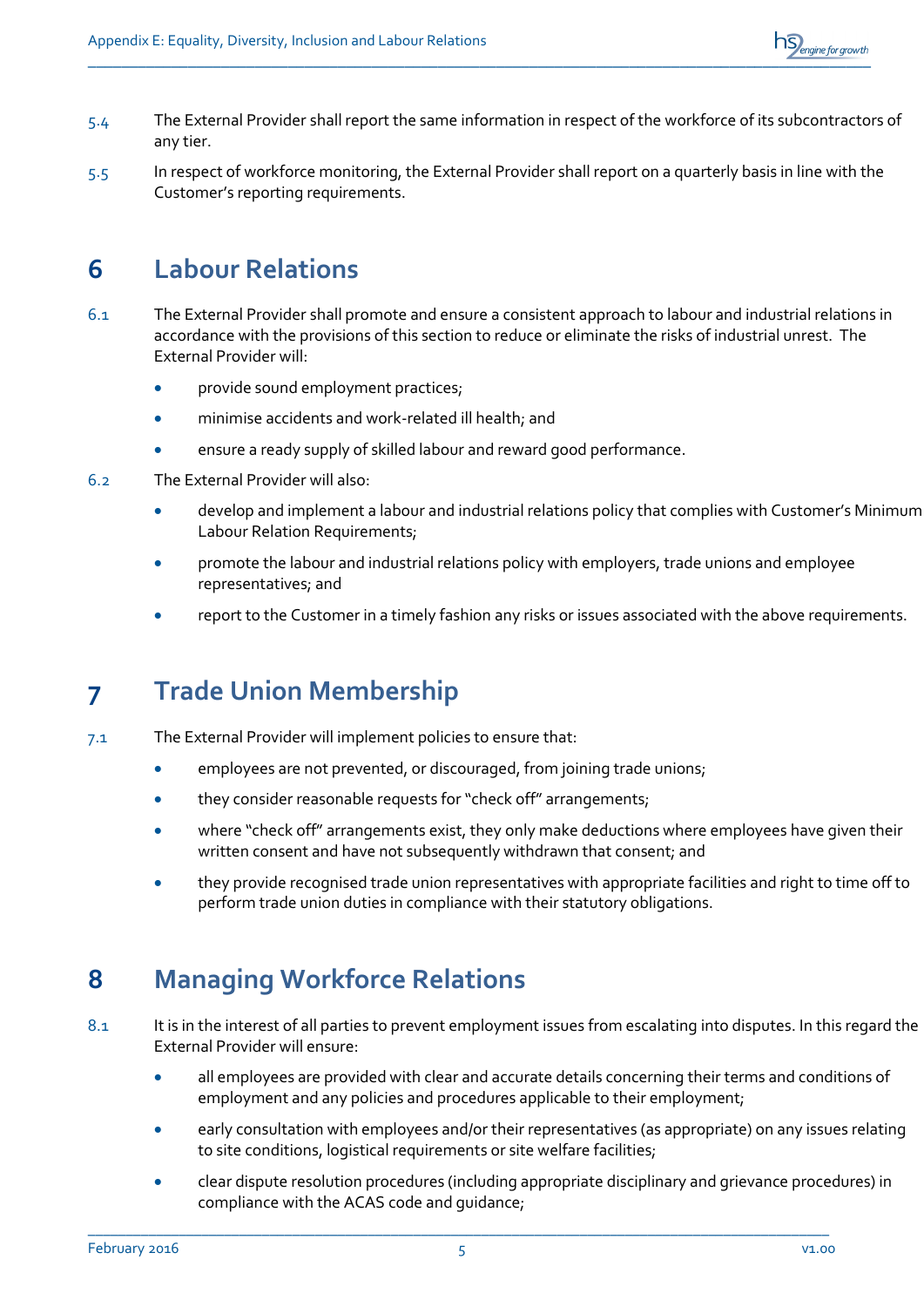

- a commitment from managers, employees, employee representatives and trade union officials to resolve issues quickly and in accordance with agreed procedures; and
- the provision of sufficient training and support for managers and shop stewards to perform their respective roles effectively in relation to dispute management.

## <span id="page-5-0"></span>**9 Ethical Labour Practices**

- 9.1 The External Provider will ensure that in carrying out the Investigation it complies with the following minimum requirements (derived from the Ethical Trading Initiative ("ETI") Base Code) and will use reasonable endeavours to ensure that subcontractors and External Providers comply with these minimum requirements.
- 9.2 Employment is freely chosen:
	- There is no forced, bonded or involuntary prison labour; and
	- workers are not required to lodge "deposits" or their identity papers with their employer and are free to leave their employer after reasonable notice.
- 9.3 Freedom of association and the right to collective bargaining are respected:
	- workers, without distinction, have the right to join or form trade unions of their own choosing and to bargain collectively;
	- the employer adopts an open attitude towards the activities of trade unions and their organisational activities;
	- workers representatives are not discriminated against and have access to carry out their representative functions in the workplace; and
	- where the right to freedom of association and collective bargaining is restricted under law, the employer facilitates, and does not hinder the development of parallel means for independent and free association and bargaining.
- 9.4 Working conditions are safe and hygienic:
	- A safe and hygienic working environment is provided, bearing in mind the prevailing knowledge of the industry and of any specific hazards. Adequate steps are taken to prevent accidents and injury to health arising out of, associated with, or occurring in the course of work, by minimising, so far as is reasonably practicable, the causes of hazards inherent in the working environment;
	- workers receive regular and recorded health and safety training, and such training shall be repeated for new or reassigned workers;
	- access to clean toilet facilities and to potable water, and, if appropriate, sanitary facilities for food storage is provided;
	- accommodation, where provided, is clean, safe, and meet the basic needs of the workers; and
	- the company observing the code assigns responsibility for health and safety to a senior management representative.
- 9.5 Child labour is not used:
	- There is no recruitment of child labour;
	- Companies develop or participate in and contribute to policies and programmes which provide for the transition of any child found to be performing child labour to enable her or him to attend and remain in quality education until no longer a child; "child" and "child labour" being defined above;
	- Children and young persons under 18 are not employed at night or in hazardous conditions; and